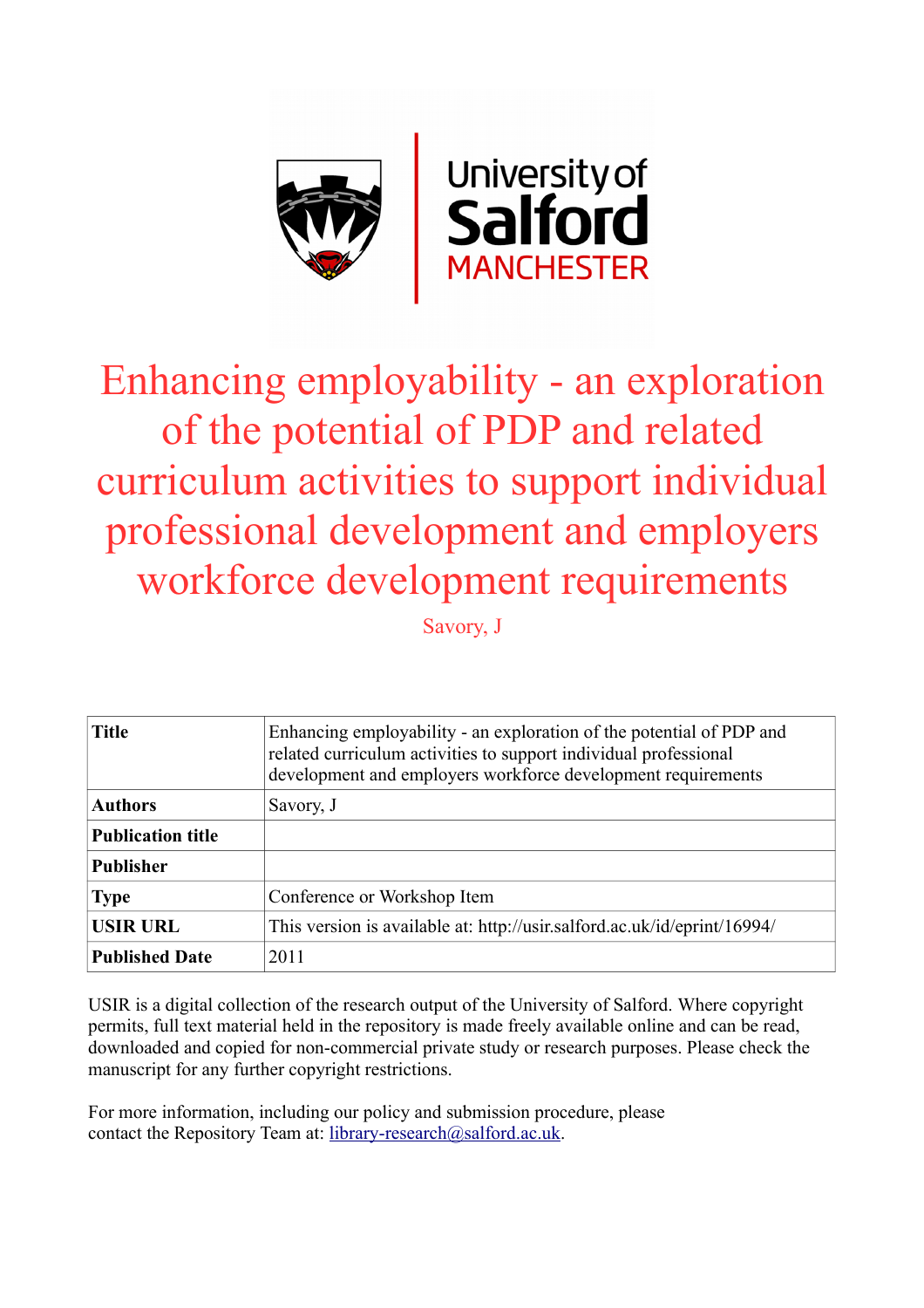### **Paper 121 – Workshop**

## **Enhancing employability - an exploration of the potential of personal development planning (PDP) to support individual professional development and employers' workforce development requirements.**

Julie Savory, Senior Lecturer, University of Salford j.savory@salford.ac.uk Donna Berwick, Skills and Recognition Manager, University of Salford d.j.berwick@salford.ac.uk

Carole Conroy, Senior Lecturer, University of Salford. c.conroy@salford.ac.uk

#### **Abstract**

Ability to demonstrate how higher education enhances employability is of growing importance for universities. Increased fees will sharpen prospective students' focus on the value of any degree programme to employment prospects. Graduate employability has been identified as a priority by the Confederation of British Industry (CBI) and universities are now expected to provide an annual statement on how employability is being embedded in their provision (Hefce 2010).

This interactive workshop aims to engage participants in a discussion about how PDP and related curriculum activities could be developed to support the 'functioning knowledge' employers are seeking in graduates.

Participants through two fifteen minute group exercises plus follow up discussion will explore and discuss:

- the three different elements of such 'functioning knowledge';
- how PDP and related curriculum activities can be developed to enhance the ability of students to use functioning knowledge and what employers could offer as part of this process.

The workshop will allow further development of findings from a research project undertaken by the workshop facilitators at the University of Salford during 2009/10 which explored, through interviews and a focus group with sponsoring employers, how personal development planning (PDP) input can support the development of employability skills and workforce development requirements. An overarching conclusion was that providing opportunities for a joint dialogue between employers and HE providers is valuable in developing shared understandings of the outcomes sought from sponsored study; and in identifying opportunities for greater collaboration to ensure that the potential enhancement of 'functioning knowledge' to improve organisational performance can be achieved. The workshop will provide an opportunity for HE professionals from both vocational and nonvocational provision to discuss and identify curriculum development strategies which can provide a bridge between theory, understanding and skilful professional and workplace practice.